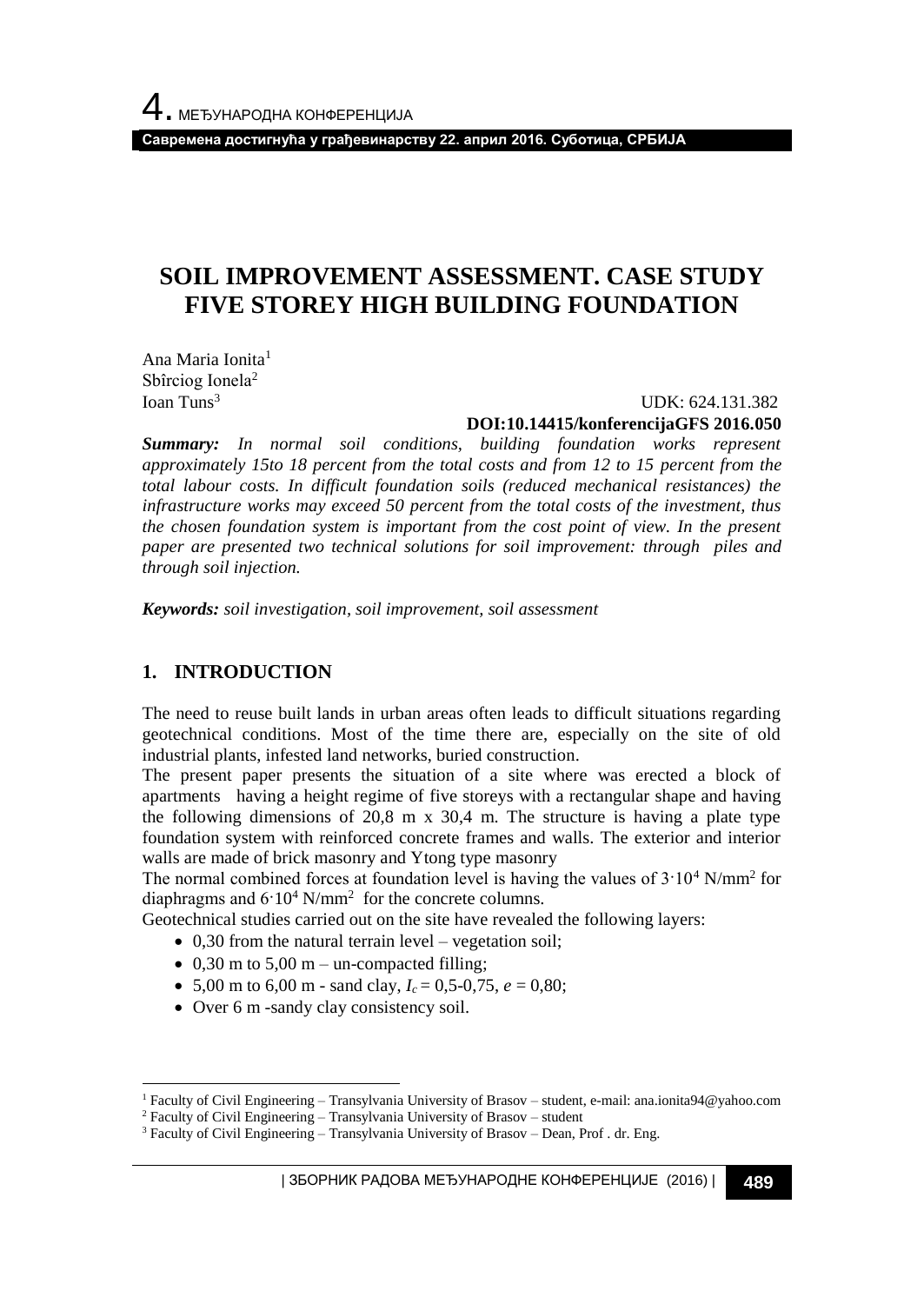# $4<sup>th</sup>$ INTERNATIONAL CONFERENCE

**Contemporary achievements in civil engineering 22. April 2016. Subotica, SERBIA**

Underground water was encountered at a depth of 5 m at the level of the natural terrain. The boreholes were performed by Borros 8659 facility, with continuous coring, 112 mm diameter. From the cohesive material were collected into Shelby tubes.



*Figure 1. Geotechnical surveys Location Plan*

The aspect of the material cropped from the drilling is presented in figure 2.



*Figure 2. The stratification identified in geotechnical borehole*

The processing and interpretation of the data obtained from the geotechnical studies carried out on site, have highlighted the reduced load capacity of the soil at the level of foundation and have revealed the need to improve the soil structure.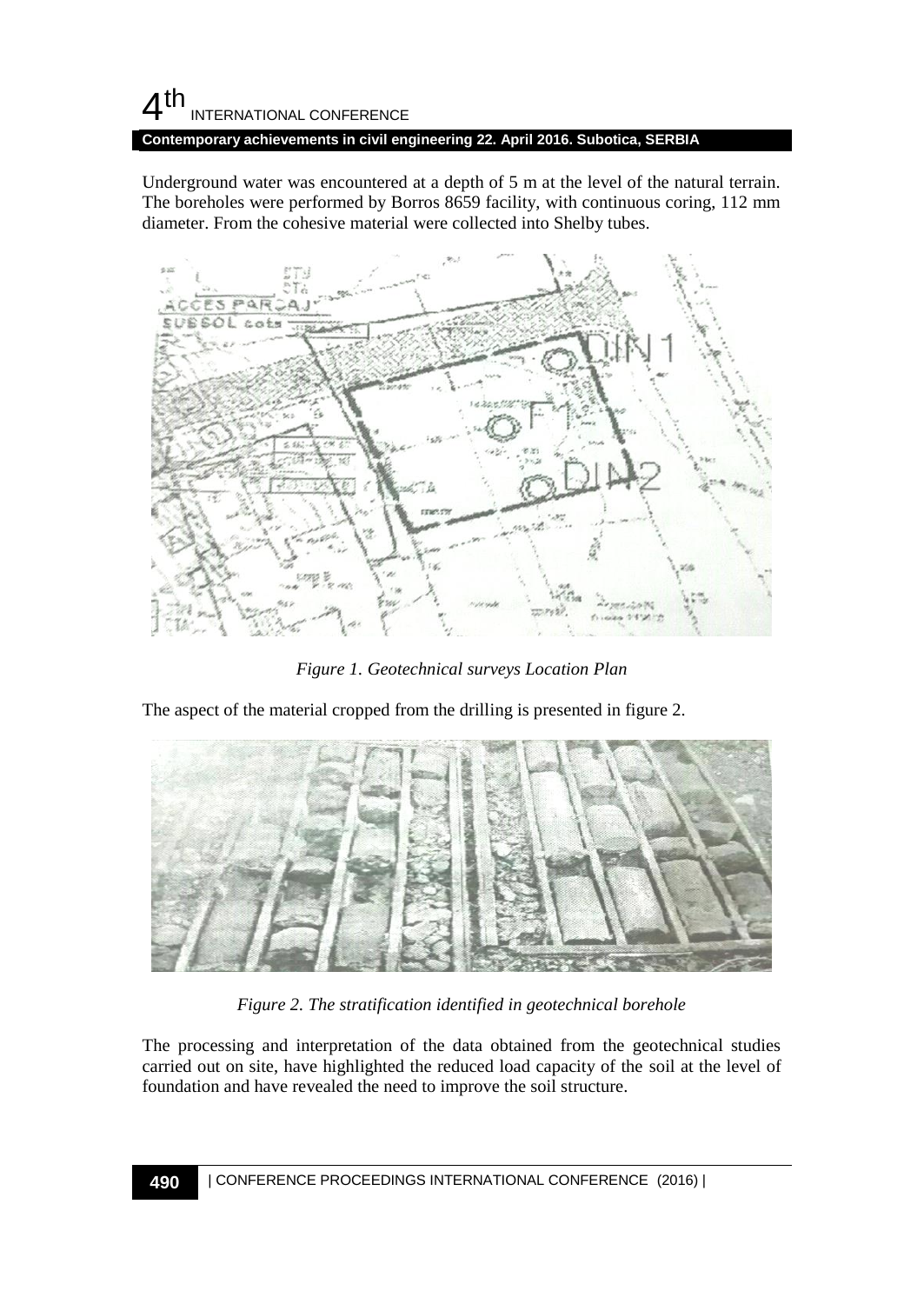# 4. МЕЂУНАРОДНА КОНФЕРЕНЦИЈА

## **Савремена достигнућа у грађевинарству 22. април 2016. Суботица, СРБИЈА**

Following procedures were taken into acount: a) Improvement with gravel piles; b) Improvement with soil piles; c) Improvement with gravel cushion; d) Improvement by material injection (e.g.: cement).

The choice of the optimal and economical solutions for improvement of the soil structure was made on the comparative processes investigation.

On the basis of this criteria, for the analysis was taken into consideration that the processes for the soil consolidation using gravel piles or by injections are practically possible in field conditions and thus a lower costs are achieved compared with the other processes. Both procedures were agreed by the investor.

# **2. DESCRIPTION OF THE SOIL IMPROVEMENT SOLUTIONS**

The comparison between the two solutions was made technical-economic and technological point of view.

#### *Gravel piles solution*

For the bore hole machinery type was taken into account the diameter and the length of the pile from the minimum fixing condition  $-2 \times d$  (where d is the diameter of the pile) in the consistent clay layer and the load capacity of a pile.

Thus was chosen the Franki type bore hole solution with cast in cast recoverable steel tubes with a 560mm diameter for the piles and for a depth of 5,60m measured from the lower part of the excavation.

The chosen soil improvement was checked from the capacity point of view at the level of the slab foundation.

$$
E_d \le R_d \tag{1}
$$

where  $E_d$  the value of the effect of the actions and  $R_d$  the value of the resistance to an action.

In terms of actual and reactive pressure, the relationship become:

$$
p_{ef,max} \le p_{conv} \tag{2}
$$

$$
p_{ef,max} = \omega \cdot \frac{v_{d,F}}{A} \tag{3}
$$

where *pef,max* is the effective maximum pressure at the level of the slab foundation; *ω* coefficient depending on the eccentricity for the application of the loads transmitted by the construction;  $V_{d,F}$  is the vertical force in fundamental group;  $p_{conv}$  is the conventional pressure of the soil.

$$
p_{ef,max} = \frac{v_{d,F}}{\alpha \cdot B} \pm \frac{6 \cdot M_B}{\alpha^2 \cdot B} \pm \frac{6 \cdot M_L}{\alpha \cdot B^2}
$$
(4)

where α and β are the dimensions in plan of the slab foundation;  $V_{d,F}$ ,  $M_B$ ,  $M_L$  are the values of resistances on the level of foundation

$$
p_{conv} = \overline{p_{conv}} + C_B + C_D \tag{5}
$$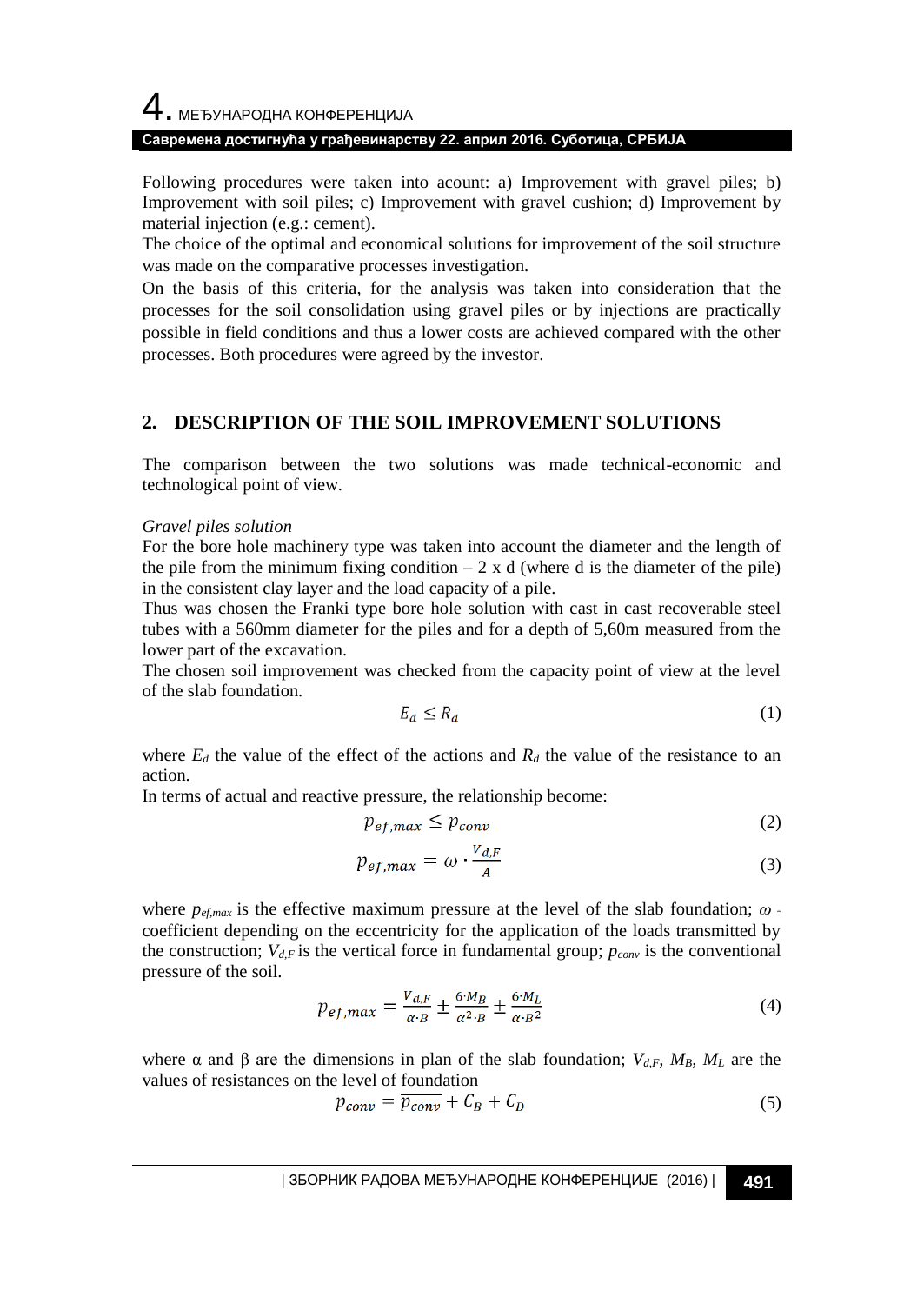# $4<sup>th</sup>$ INTERNATIONAL CONFERENCE

#### **Contemporary achievements in civil engineering 22. April 2016. Subotica, SERBIA**

where  $p_{conv}$  conventional pressure;  $C_B$  and  $C_D$  are the pressure-correction after the width and height.

Thus resulted the necessity of improving the foundation soil or changing the foundation soil.

$$
p_{ef,max} = 3.12 \times 10^4 \text{ N/mm}^2 > pconv = 1.80 \times 10^4 \text{ N/mm}^2 \tag{6}
$$

Having established the initial data relating to dimensions of geometric columns in the gravel material and soil, were determined *theoretical distance between the piles* with the relation:

$$
l = d_c = \sqrt{\frac{100 - n_f}{n_i - n_f}}\tag{7}
$$

where  $d_c$  is the diameter of the gravel pile;  $n_i$  is the initial porosity of the soil;  $n_f$  is the final porosity of the soil.

Thus resulted the distance between the piles of *l* =1,20 m.

The *bearing capacity of a gravel pile* is

$$
R_{d,c} = \frac{R_{k,c}}{\gamma} \tag{8}
$$

where  $R_{k,c}$  is the characteristic force and  $\gamma$  is the partial coefficient of safety. Thus resulted  $R_{d,c}$  = 3,80 N/mm<sup>2</sup>

The total number of piles  $(n_c)$  needed from the condition of transmitting the forces from the structure to the soil will be:

$$
n_c = \beta \frac{V_{d,c}}{R_{d,c}} \tag{9}
$$

where  $\beta$  is the coefficient depending on the size of the eccentricity.

Thus resulted  $n_c = 4200$  pieces.

Throughout the gravel piles technology, was achieved a compacting grade for the soil between the piles, capacity which wasn't taken into account in the design calculations. On site investigations revealed a capacity of *2,4 x 10<sup>4</sup> N/mm<sup>2</sup>* .

Following the costs analysis of the gravel piles soil improvement solution, resulted a value of 65  $\epsilon$  for each square meter, thus meaning approximately 6,2 % from the total investment price.

#### *Cement injection solution*

The solution consist in the injection of cement in bore holes with a rectangular layout. Site investigations have been made before and after soil imrpovement.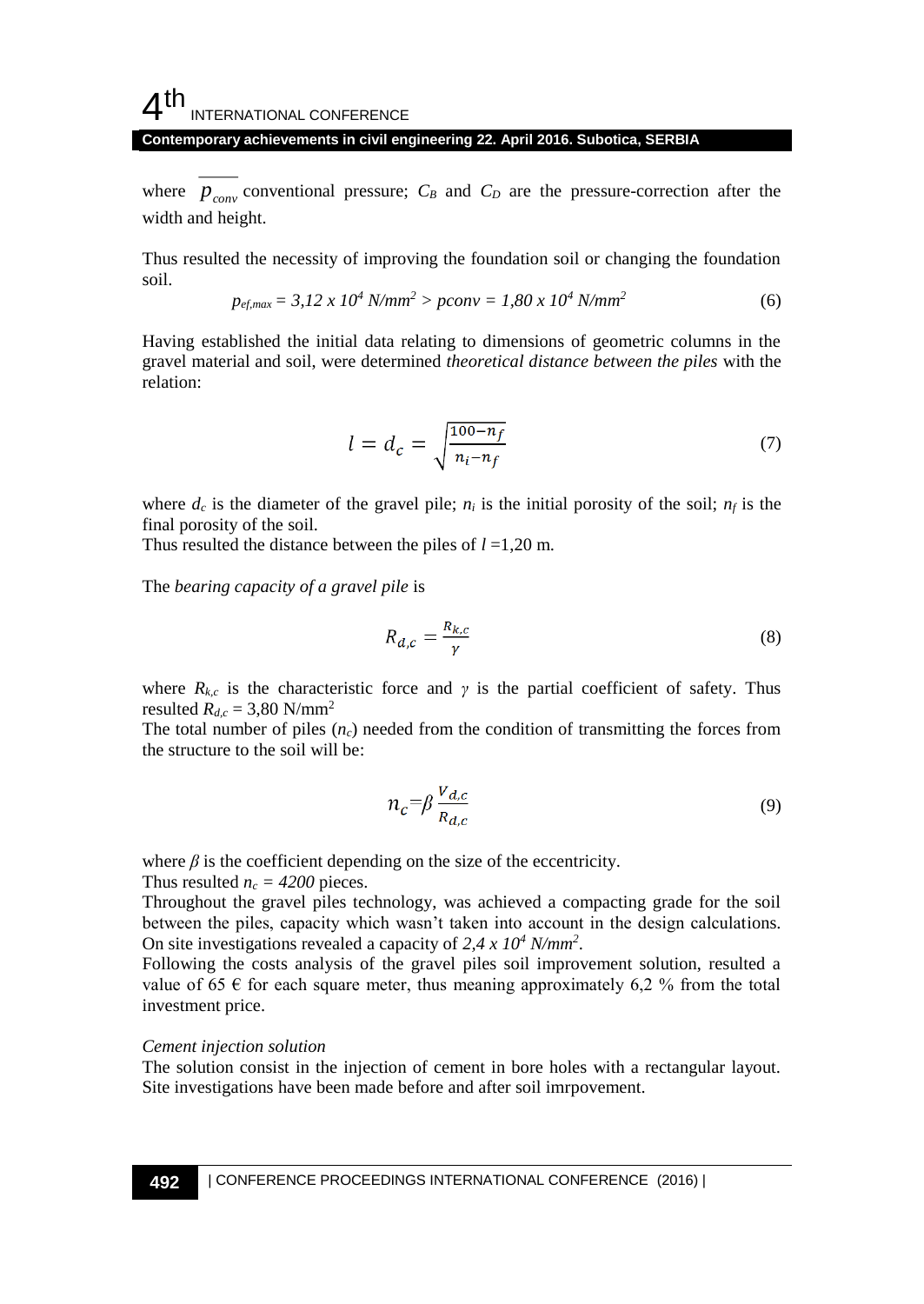**Савремена достигнућа у грађевинарству 22. април 2016. Суботица, СРБИЈА**



*Figure 3. Cement injetion bore holes layout*

The drilling for the holes were made at a distance of 1,5m from each other axis, in depth until reaching the clay layer. The design calculations reveled a diameter of 30cm.

The cement quantity exceeded the total volume of the holes with approximately 60 %, meaning a discharge radius of 46 cm.

Following the cement milk injection process, levelling and compacting of the excavation pit under the foundation slab, where done site investigations. The tests revealed the increase of the initial load capacity with approximately 40 %, reaching to 3,2  $x$  10<sup>4</sup> *N/mm<sup>2</sup>*. The total cost of the soil improvement works was 35  $\epsilon$  per square meter, which represent approximately 3,2% from the total investment costs.

# **3. CONCLUSIONS**

Comparative analysis of the investigated soil improvement solutions led to the following conclusions:

- similar technological complexity of the processes/works
- reduced time in the process of cement injection solution
- ensuring soil load capacity in both solutions;
- $\bullet$  load capacity ratio of 0,75 for the cement injection solution and with 0,15 ratio for the gravel pile solution

The cement injection solution proved to be the most economical and optimal solution.